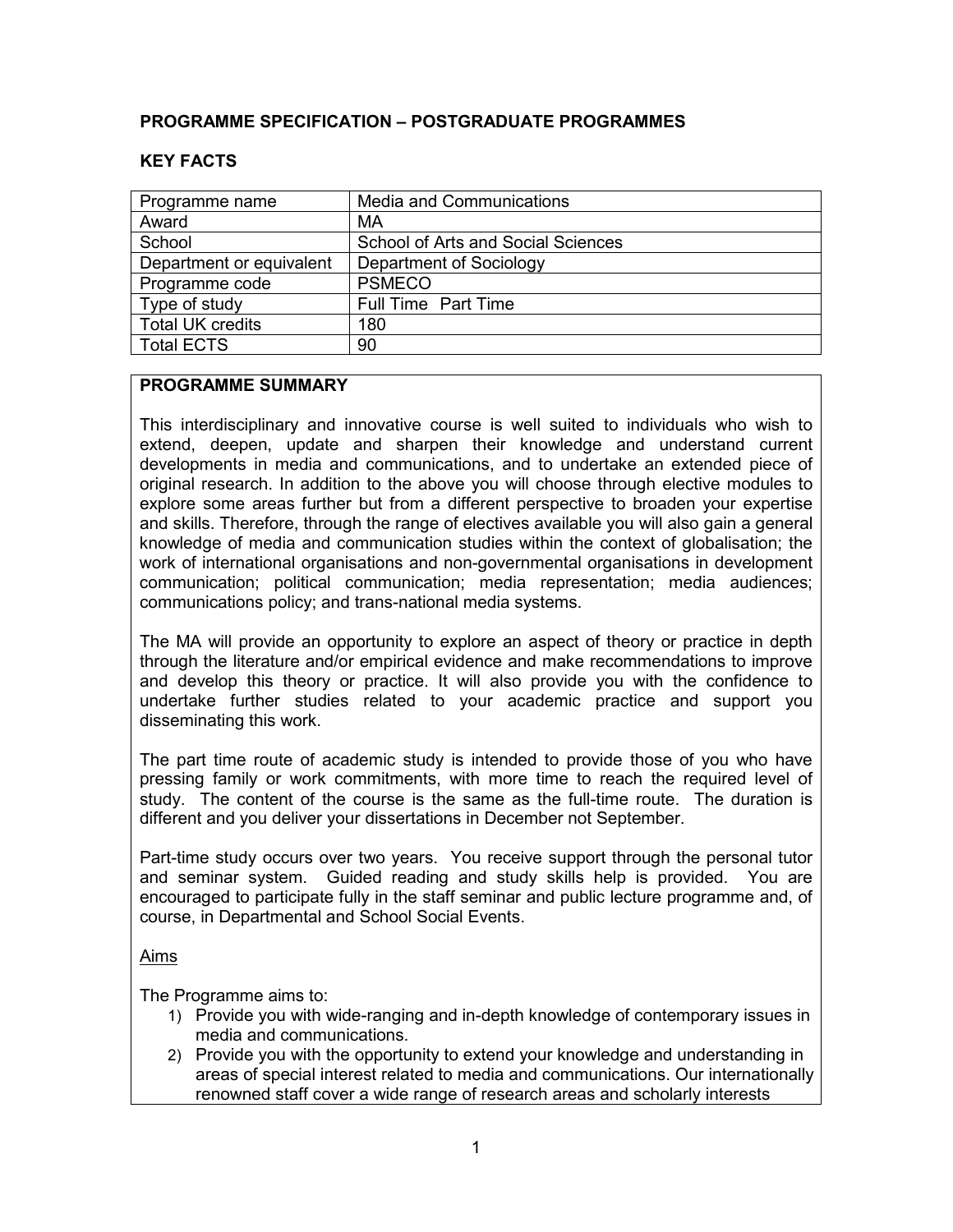including globalisation, transnationalism, media organisation, media policy, news, media content, information society, audience analysis, propaganda, and internet studies.

- 3) Develop your transferable employment skills through group work, presentations and the use of computing technologies.
- 4) Enable you to develop a capacity to undertake independent research.

## **Postgraduate Certificate**

Following successful completion of the Postgraduate Certificate in Media and Communications you will be able to examine the theories related to all aspects of media and communications and apply these to your discipline specific context as well as to analyse the differences between contexts. You will possess sufficient knowledge of the social and political context of communications sociology, of methodological approaches to researching the field, and advanced level discussion and debate of current media and communications debates. You will have the ability to synthesize and apply that knowledge to contemporary debates on media and communications research and policy. You will be able to design media and communications activities that are engaging, challenging, relevant and draw on the use of technology where appropriate to enhancing learning. You will gather appropriate information to answer questions pertaining to media and communications policy and research and will be capable of accurate exposition and critical analysis of research findings and complex texts in a variety of different contexts. The assessments you undertake to achieve this qualification will focus on activities that you need to undertake as part of your role and will support you in developing your practical abilities. The postgraduate certificate will enable you to gain confidence in your role and skills.

# **Postgraduate Diploma**

Following successful completion of the Postgraduate Diploma in Media and Communications in addition to the above you will gain a more advanced knowledge and in-depth understanding of these subject areas, from a variety of different perspectives and in order for you to broaden your expertise and skills. You will have developed a sophisticated appreciation of current issues in media and communications together with the ability to evaluate a range of different approaches to them. You will also be able to evaluate critically complex arguments and their factual support, assess the value and relevance of the ideas of others and make reasoned judgements. You will have developed the ability to challenge received explanation of topics and controversies in media and communication studies. You will have the capacity to analyse and evaluate the approaches used by communication scholars to investigate contemporary media and communication trends, to construct clear arguments and present policy recommendations where appropriate and to understand and evaluate empirical research findings in media and communication studies.

# **MA**

Following successful completion of the MA Media and Communications you will have the ability to plan and evaluate all aspects of media and communication studies and apply these to your discipline specific context. You will have demonstrated the capacity to undertake and present a piece of original, independent research in media and communication studies (dissertation).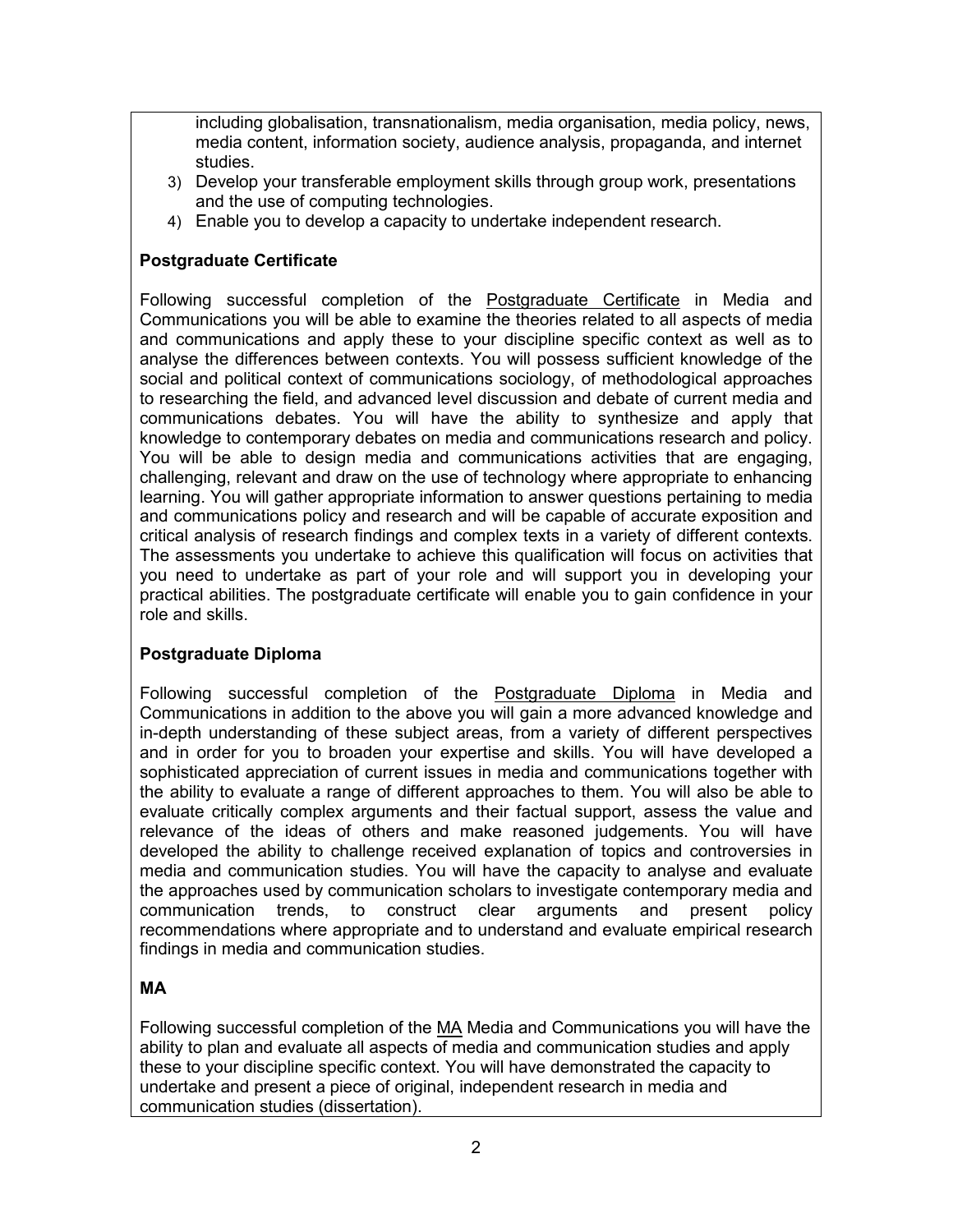# **WHAT WILL I BE EXPECTED TO ACHIEVE?**

#### **On successful completion of this programme, you will be expected to be able to:**

#### Knowledge and understanding:

- Develop original work demonstrating knowledge and understanding of theoretical frameworks and substantive literature necessary for a thorough understanding of a range of current developments in media and communication studies.
- Demonstrate knowledge of the methodological procedures used to study a wide range of practical and substantive issues in your coursework and class contributions.
- Apply a variety of theoretical approaches and conceptual terms in analysis of key issues in media and communications in your coursework and class contributions.
- Design and manage a research project that is theoretically informed and substantively applied.

#### Skills:

- Construct complex evaluations, critically comparing and evaluating a range of theoretical perspectives and advanced research evidence in international communication and development
- Organise information to answer questions pertaining to media and communications in different contexts.
- Evaluate and apply analytical frameworks to their own research and professional practice.
- Produce clearly written communication.
- Develop and coordinate independent and original research in media and communication studies.
- Plan and evaluate an intervention in media and communication policy and/or practice.
- Study independently.
- Think and plan strategically.
- Have the capacity to assess the value and relevance of the ideas of others.
- Develop, organise and manage an independent research project.

#### Values and attitudes:

- Demonstrate consideration for the socio-political, cultural and policy implications of international communication and development studies in your coursework and class contributions. Respect your peers, value their work and be conscious of the need to avoid plagiarism.
- Demonstrate consideration for the rules and regulations of City in your coursework, class conduct and contributions.

## **HOW WILL I LEARN?**

The educational aims are achieved through a combination of lectures, interactive sessions, practical workshops and small group classes supported by a personal tutorial system. You are encouraged to undertake extensive reading in order to understand the topics covered in lectures and classes and to broaden and deepen your knowledge of the subject. In the course of self-directed hours you are expected to read from the set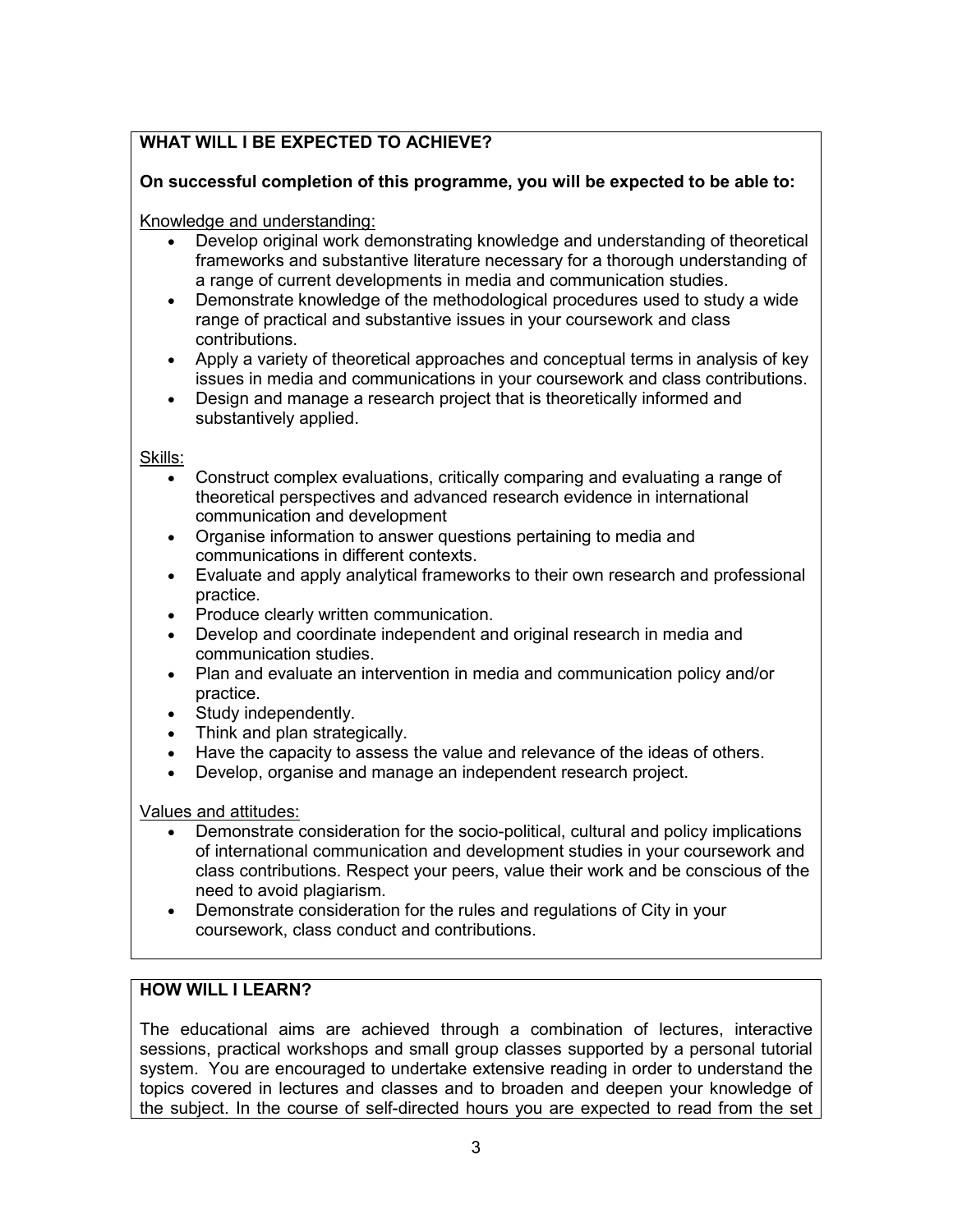module bibliography, prepare your class participation, collect and organize source material for your coursework, to plan and write your coursework.

The Department also runs a personal tutorial system which provides support for teaching and learning and any problems can be identified and dealt with early.

During the second term the Department offers a Dissertation Workshop to guide you on your dissertation outline. The Department also holds a Dissertation Residential Weekend at the end of the second term, in which you have the opportunity to present and discuss your dissertation outline with fellow students and staff.

## **WHAT TYPES OF ASSESSMENT AND FEEDBACK CAN I EXPECT?**

#### Assessment and Assessment Criteria

Assessment of the programme is via the submission of an essay for each 15 credit module and two assignments for each 30 credit module, and a dissertation. Some of the elective modules offered by other programmes have different assessment criteria.

Assessment Criteria are descriptions, based on the intended learning outcomes, of the skills, knowledge or attitudes that you need to demonstrate in order to complete an assessment successfully, providing a mechanism by which the quality of an assessment can be measured. Grade- Related Criteria are descriptions of the level of skills, knowledge or attributes that you need to demonstrate in order achieve a certain grade or mark in an assessment, providing a mechanism by which the quality of an assessment can be measured and placed within the overall set of marks. Assessment Criteria and Grade-Related Criteria will be made available to you to support you in completing assessments. These may be provided in programme handbooks, module specifications, on the virtual learning environment or attached to a specific assessment task*.*

#### Feedback on assessment

Feedback will be provided in line with our Assessment and Feedback Policy. In particular, you will normally be provided with feedback within three weeks of the submission deadline or assessment date. This would normally include a provisional grade or mark. For end of module examinations or an equivalent significant task (e.g. an end of module project), feedback will normally be provided within four weeks. The timescale for feedback on final year projects or dissertations may be longer. The full policy can be found at:

https://www.city.ac.uk/ data/assets/pdf file/0009/452565/Assessment-and-Feedback-[Policy...pdf](https://www.city.ac.uk/__data/assets/pdf_file/0009/452565/Assessment-and-Feedback-Policy...pdf)

## Assessment Regulations

In order to pass your Programme, you should complete successfully or be exempted from the relevant modules and assessments and will therefore acquire the required number of credits.

The Pass mark for each module is 50%.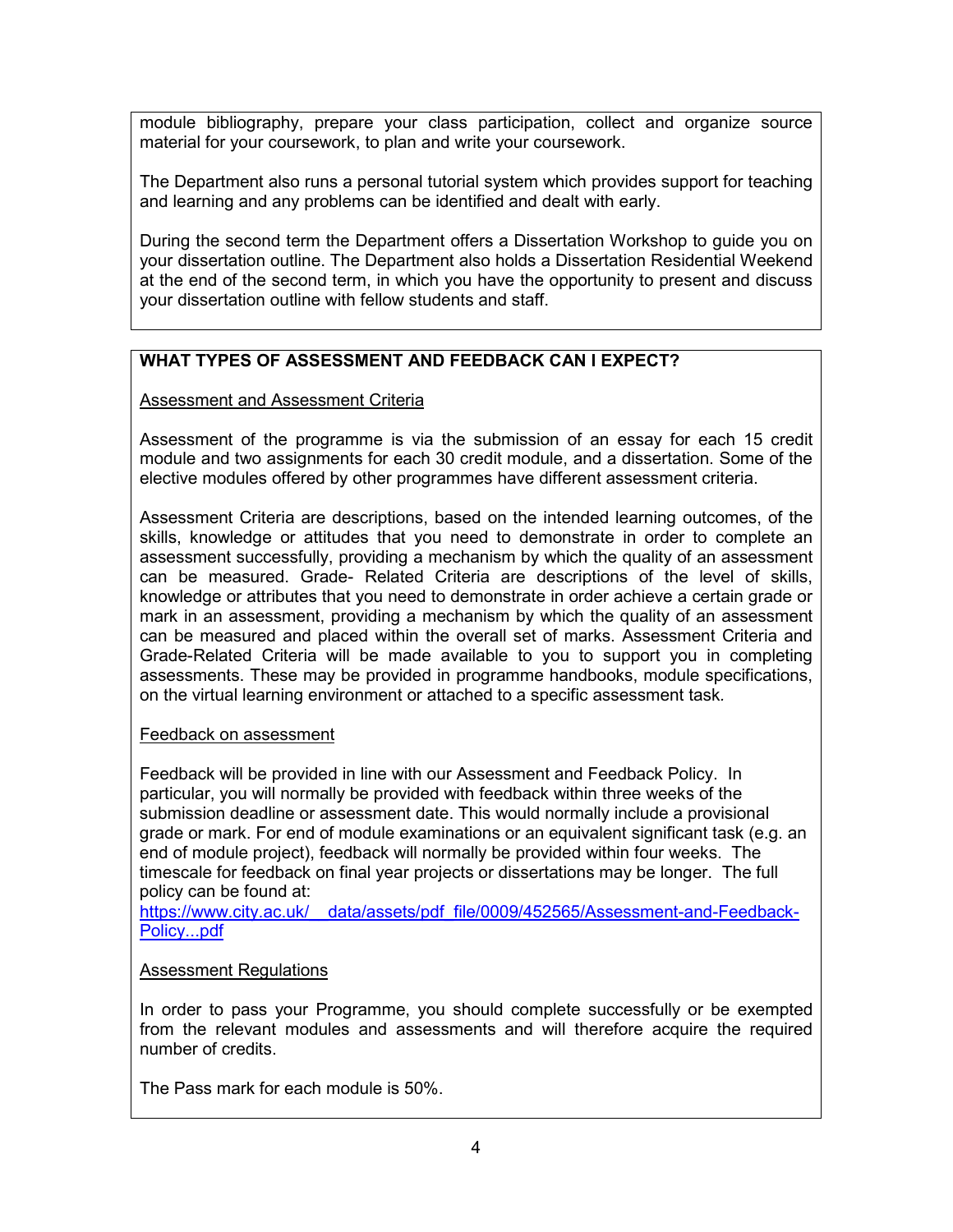If you fail an assessment component or a module, the following will apply:

- 1. Compensation: where you fail up to a total of 20 credits at first or resit attempt (15 for a Postgraduate Certificate), you may be allowed compensation if:
	- Compensation is permitted for the module involved (see the What will I Study section of the programme specification), and
	- It can be demonstrated that you have satisfied all the Learning Outcomes of the modules in the Programme, and
	- A minimum overall mark of no more than 10% below the module pass mark has been achieved in the module to be compensated, and
	- An aggregate mark of 50% has been achieved overall.

Where you are eligible for compensation at the first attempt, this will be applied in the first instance rather than offering a resit opportunity.

If you receive a compensated pass in a module you will be awarded the credit for that module. The original component marks will be retained in the record of marks and your original module mark shall be used for the purpose of your Award calculation.

2. Resit: where you are not eligible for compensation at the first attempt, you will be offered one resit attempt.

If you are successful in the resit, you will be awarded the credit for that module. The mark for each assessment component that is subject to a resit will be capped at the pass mark for the module. This capped mark will be used in the calculation of the final module mark together with the original marks for the components that you passed at first attempt.

If you do not meet the pass the requirements for a module and do not complete your resit by the date specified you will not progress and the Assessment Board will require that you be withdrawn from the Programme.

If you fail to meet the requirements for the Programme, the Assessment Board will consider whether you are eligible for an Exit Award as per the table below.

If you would like to know more about the way in which assessment works at City, please see the full version of the Assessment Regulations at: [http://www.city.ac.uk/\\_\\_data/assets/word\\_doc/0003/69249/s19.doc](http://www.city.ac.uk/__data/assets/word_doc/0003/69249/s19.doc)

## **WHAT AWARD CAN I GET?**

#### Master's Degree:

|                     | <b>HE</b><br>Level | <b>Credits</b> | Weighting<br>'%) | <b>Class</b>              | %  |
|---------------------|--------------------|----------------|------------------|---------------------------|----|
| <b>Dissertation</b> |                    | 60             | 33               | <b>With Distinction</b>   | 70 |
| ⊺aught              |                    | 120            | 67               | <b>With Merit</b>         | 60 |
|                     |                    |                |                  | Without<br>classification | 50 |

| Class                     | % required |  |  |
|---------------------------|------------|--|--|
| With Distinction          | 70         |  |  |
| With Merit                | 60         |  |  |
| Without<br>classification | 50         |  |  |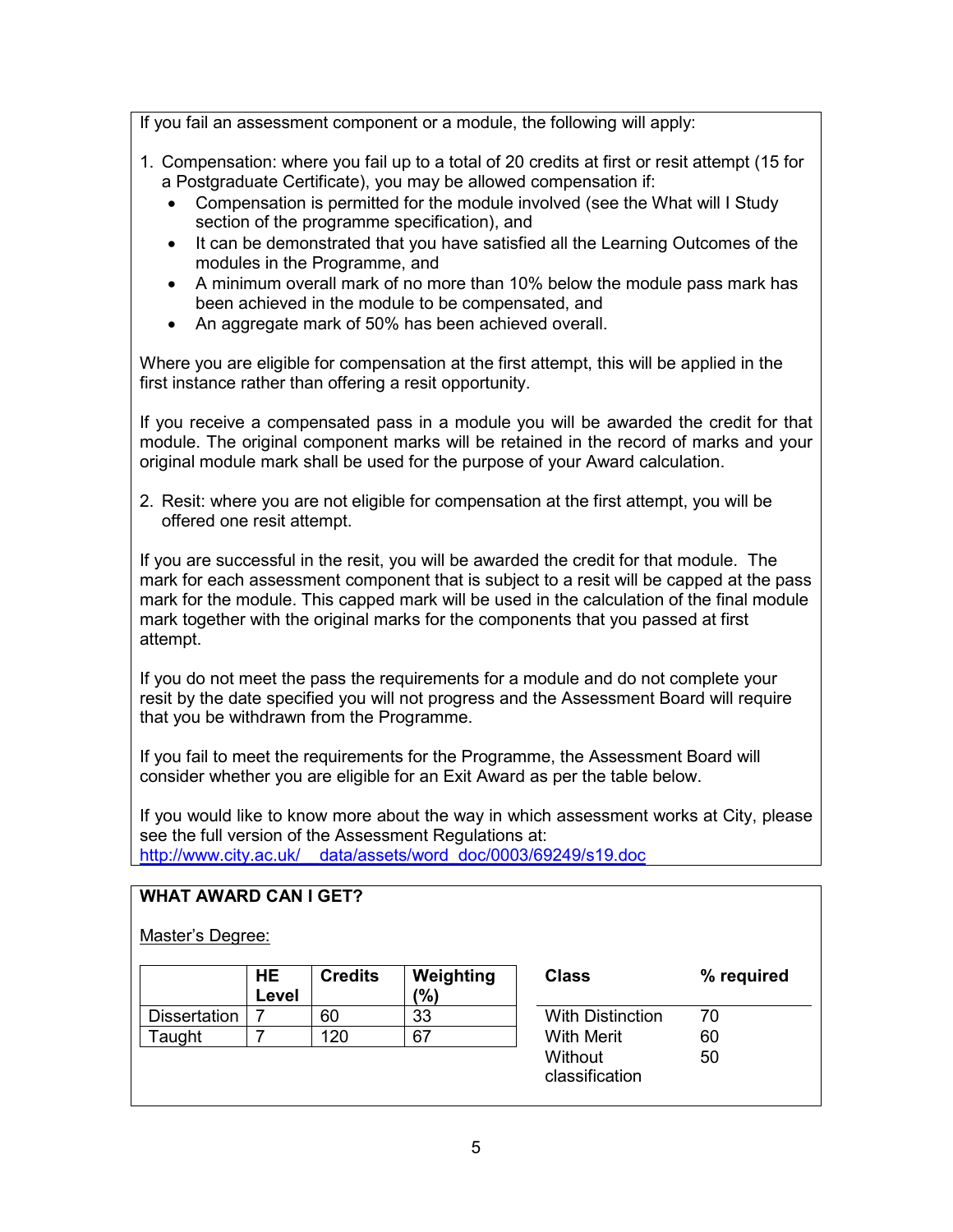|                           | Postgraduate Diploma: |                |                   |                           |            |  |  |
|---------------------------|-----------------------|----------------|-------------------|---------------------------|------------|--|--|
|                           | <b>HE</b><br>Level    | <b>Credits</b> | Weighting<br>(%)  | <b>Class</b>              | % required |  |  |
| Taught                    | 7                     | 120            | 100               | <b>With Distinction</b>   | 70         |  |  |
|                           |                       |                | <b>With Merit</b> | 60                        |            |  |  |
|                           |                       |                |                   | Without<br>classification | 50         |  |  |
| Postgraduate Certificate: |                       |                |                   |                           |            |  |  |
|                           |                       |                |                   |                           |            |  |  |
|                           | HE.                   | <b>Credits</b> | Weighting         | <b>Class</b>              | % required |  |  |
|                           | Level                 |                | (%)               |                           |            |  |  |
| Taught                    | 7                     | 60             | 100               | <b>With Distinction</b>   | 70         |  |  |
|                           |                       |                |                   | <b>With Merit</b>         | 60         |  |  |
|                           |                       |                |                   | Without                   | 50         |  |  |

# **WHAT WILL I STUDY?\***

#### Taught component

The programme is studied over one year full time or 24 months part-time and is based in City throughout that time. Core modules are compulsory. You will take 2 x 30 and 1x15 credit core modules, 1 x 15 credit core-elective and either 1 x 30 credit or 2 x 15 credit elective modules from the range of electives listed below.

| <b>Module Title</b>            | <b>SITS</b><br>Code | <b>Module</b><br><b>Credits</b> | Core/<br><b>Elective</b> | Compensation<br>Yes/No | Level          |
|--------------------------------|---------------------|---------------------------------|--------------------------|------------------------|----------------|
| Media and                      | <b>SGM307</b>       | 30                              | С                        | N                      | $\overline{7}$ |
| Communication                  |                     |                                 |                          |                        |                |
| Theories                       |                     |                                 |                          |                        |                |
| Developments in                | <b>SGM309</b>       | 15                              | E                        | Y                      | $\overline{7}$ |
| <b>Communication Policy</b>    |                     |                                 |                          |                        |                |
| Democratisation and            | <b>SGM311</b>       | 30                              | E                        | N                      | $\overline{7}$ |
| <b>Networked</b>               |                     |                                 |                          |                        |                |
| Communication                  |                     |                                 |                          |                        |                |
| <b>Global Media Industries</b> | <b>SGM308</b>       | 30                              | $\mathsf C$              | N                      | $\overline{7}$ |
| Communication,                 | <b>SGM312</b>       | 30                              | Е                        | $\mathsf{N}$           | $\overline{7}$ |
| Culture and                    |                     |                                 |                          |                        |                |
| Development                    |                     |                                 |                          |                        |                |
| Celebrity                      | <b>SGM314</b>       | 15                              | E                        | Y                      | $\overline{7}$ |
| <b>Global Cultural</b>         | <b>AMM427</b>       | 15                              | E                        | Y                      | $\overline{7}$ |
| <b>Industries</b>              |                     |                                 |                          |                        |                |
|                                |                     |                                 | E                        | Y                      | $\overline{7}$ |
| <b>Digital Cultures</b>        | <b>AMM421</b>       | 15                              |                          |                        |                |
| <b>Criminal Minds</b>          | <b>SGM304</b>       | 15                              | E                        | Y                      | $\overline{7}$ |
| Research Design,               | <b>SAM001</b>       | 15                              | C                        | $\mathsf{N}$           | $\overline{7}$ |
| Methods and                    |                     |                                 |                          |                        |                |
| Methodology                    |                     |                                 |                          |                        |                |
| Rationale and                  | <b>SAM002</b>       | 15                              | <b>CE</b>                | Υ                      | 7              |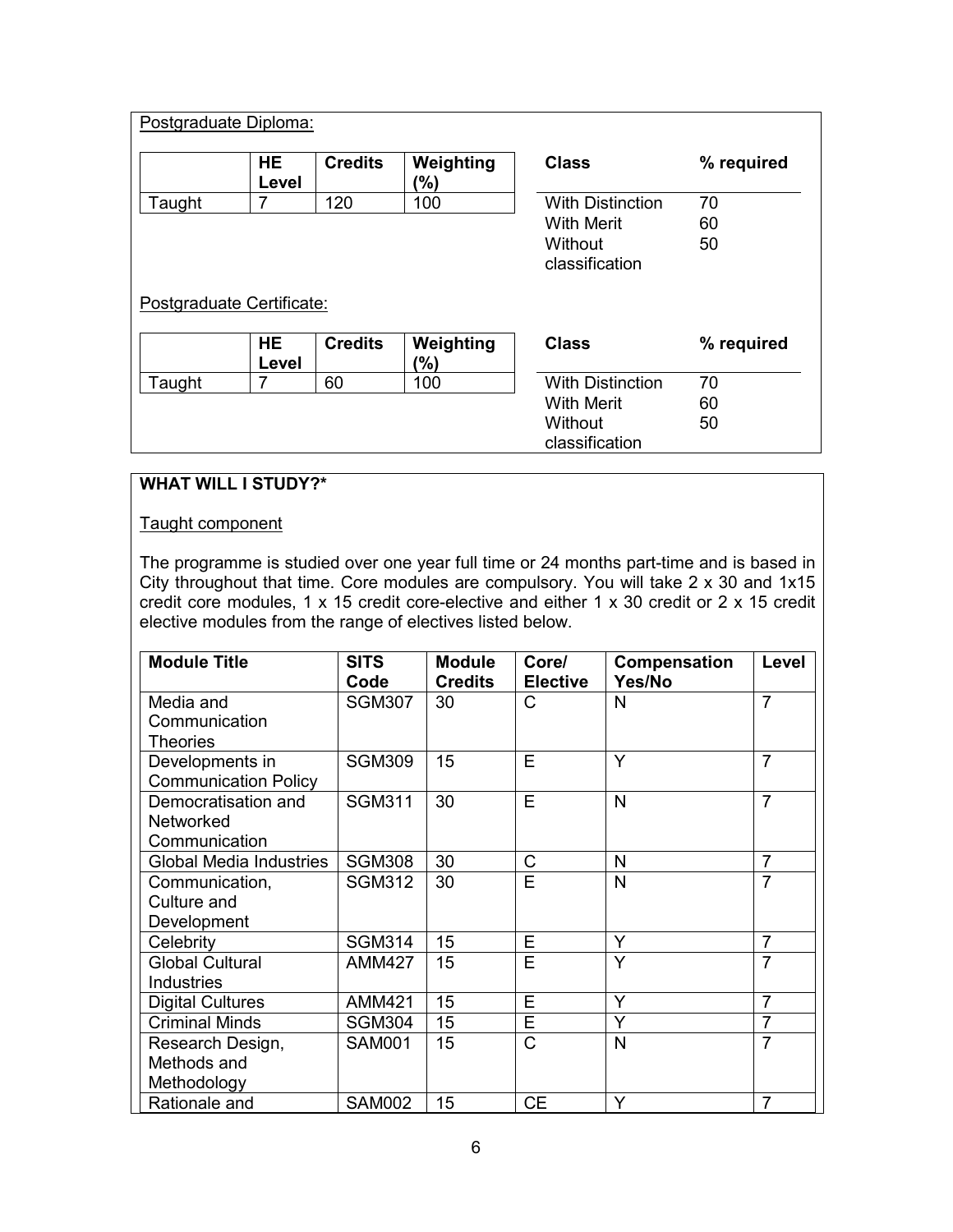| Philosophical<br><b>Foundations of Social</b><br>Research |               |    |           |   |                |
|-----------------------------------------------------------|---------------|----|-----------|---|----------------|
| Introduction to<br><b>Quantitative Inference</b>          | <b>SAM003</b> | 15 | <b>CE</b> | Υ | $\overline{7}$ |
| <b>Qualitative Research</b><br><b>Methods</b>             | <b>SAM004</b> | 15 | <b>CE</b> | Υ | $\overline{7}$ |
| <b>Applied Qualitative</b><br><b>Methods</b>              | <b>SAM005</b> | 15 | <b>CE</b> | Y | 7              |
| <b>Survey Research</b><br><b>Methods</b>                  | <b>SAM008</b> | 15 | <b>CE</b> | Υ | $\overline{7}$ |
| <b>Multivariate Data</b><br>Analysis                      | <b>SAM009</b> | 15 | <b>CE</b> | Υ | $\overline{7}$ |
| <b>Statistical Modelling</b>                              | <b>SAM011</b> | 15 | <b>CE</b> | Y | 7              |
| Fundraising for the<br><b>Cultural Sector</b>             | <b>AMM419</b> | 15 | Е         | Υ | 7              |
| <b>Creative Cities</b>                                    | <b>AMM445</b> | 15 | Е         | Υ | 7              |

#### Dissertation component

You must complete a 60 credit dissertation in order to be awarded the Master's qualification.

| <b>Module Title</b> | <b>SITS</b><br>Code | Module   Core/ | Credits   Elective   Yes/No | <b>Compensation</b> | Level |
|---------------------|---------------------|----------------|-----------------------------|---------------------|-------|
| <b>Dissertation</b> | <b>SGM111</b>       | 60             |                             | N                   |       |

*\*Please note that this is an indicative list. These modules are subject to change depending on staff availability, student demand and some are offered on a biennial basis. There is no guarantee that every elective module listed above will run.*

# **TO WHAT KIND OF CAREER MIGHT I GO ON?**

Sociology graduates have very promising career prospects. The 2013/14 Destination Survey commissioned by the Higher Education Statistics Agency showed that over 86% of our alumni were in employment. Employed across a range of sectors, our graduates go predominately into in managerial and/or professional roles. If you would like more information on the Careers support available at City, please go to: [http://www.city.ac.uk/careers/for-students-and-recent-graduates.](http://www.city.ac.uk/careers/for-students-and-recent-graduates)

## **HOW DO I ENTER THE PROGRAMME?**

You should have a first or second class honours degree in any subject but applications are also welcome from those with experience in the media, information or the communication sectors. An equivalent qualification from an overseas university will be considered.

ENGLISH LANGUAGE REQUIREMENT For students whose first language is not English, the following qualifications will meet the